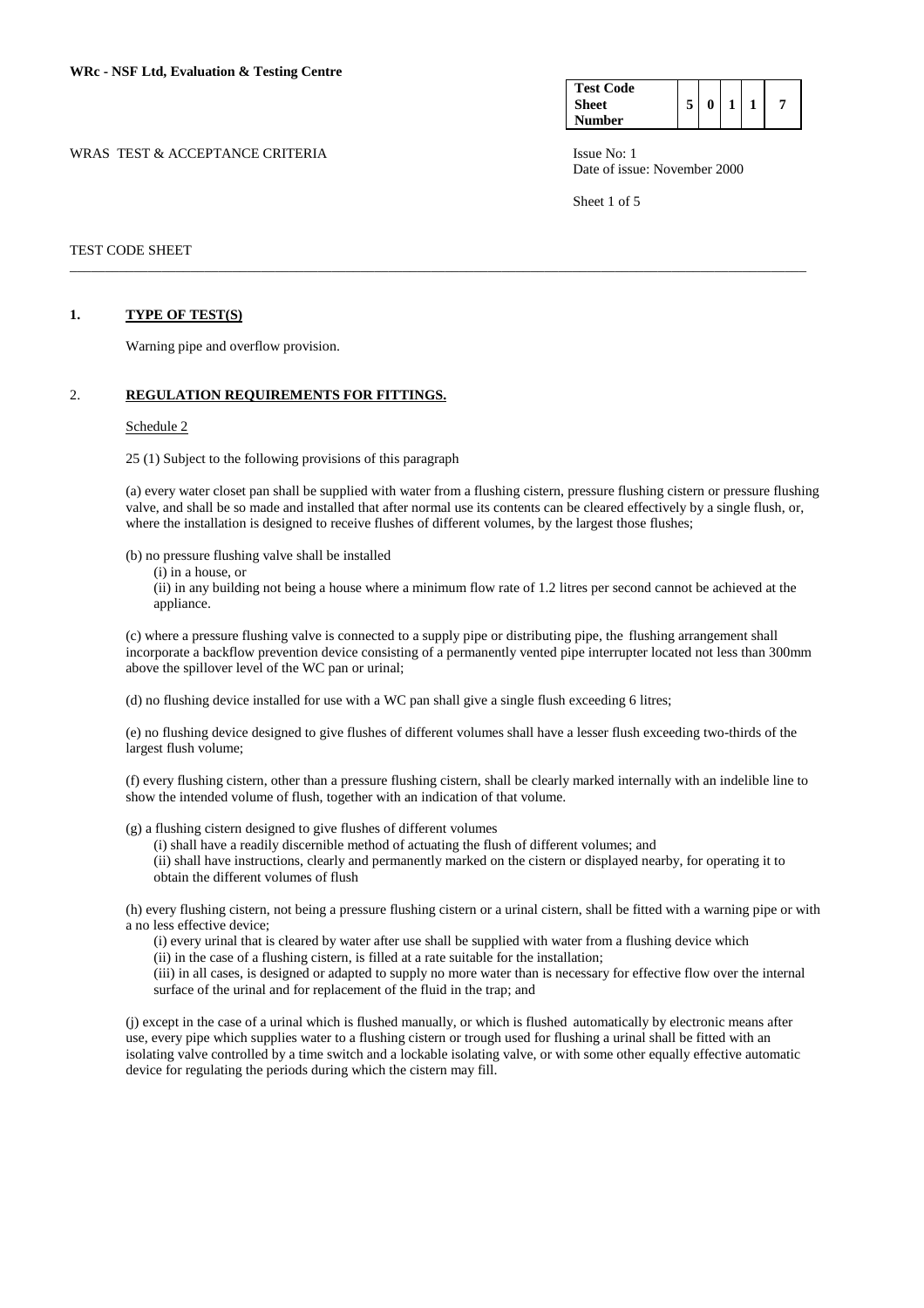| <b>Test Code</b> |   |  |  |
|------------------|---|--|--|
| Sheet            | Э |  |  |
| Number           |   |  |  |

Sheet 2 of 5

(2) Every water closet, and every flushing device designed for use with a water closet, shall comply with a specification approved by the regulator for the purposes of this schedule.

\_\_\_\_\_\_\_\_\_\_\_\_\_\_\_\_\_\_\_\_\_\_\_\_\_\_\_\_\_\_\_\_\_\_\_\_\_\_\_\_\_\_\_\_\_\_\_\_\_\_\_\_\_\_\_\_\_\_\_\_\_\_\_\_\_\_\_\_\_\_\_\_\_\_\_\_\_\_\_\_\_\_\_\_\_\_\_\_\_\_\_\_\_\_\_\_\_\_\_\_\_\_\_\_

(3) The requirements of the sub-paragraphs (1) and (2) do not apply where faeces or urine are disposed of through an appliance that does not solely use fluid to remove the contents.

(4) The requirement in sub-paragraph (1)(i) shall be deemed to satisfied

(a) in the case of an automatically operated flushing cistern servicing urinals which is filled with water at a rate not exceeding

(i) 10 litres per hour for a cistern serving a single urinal;

 (ii) 7.5 litres per hour per urinal bowl or stall, or as the case may be, for each 700mm width of urinal slab, for a cistern serving two or more urinals;

(b) in the case of a manually or automatically operated pressure flushing valve used for a flushing urinals which delivers not more than 1.5 litres per bowl or position each time the device is operated.

(5) Until 1 January 2001 paragraphs (1) (a) and (d) shall have effect as if they provided as follows

(a) every water closet pan shall be supplied with water from a flushing cistern or trough of the valveless type which incorporates siphonic apparatus;

(b) no flushing device installed for use with a WC pan shall give a single flush exceeding 7.5 litres.

(6) Notwithstanding sub-paragraph 1(d), a flushing cistern installed before 1st July 1999 may be replaced by a cistern which delivers a similar volume and which may be either single flush or dual flush; but a single flush cistern may not be so replaced by a double flush cistern.

(7) In this paragraph

'PRESSURE FLUSHING CISTERN' means a WC Flushing device that utilises the pressure of water within the cistern supply pipe to compress air and increase the pressure of water available for flushing a WC pan.

'PRESSURE FLUSHING VALVE' means a self closing valve supplied with water directly from a supply pipe or a distributing pipe which when activated will discharge a pre determined flush volume.

'TRAP' means a pipe fitting or part of a sanitary appliance, that retains liquid to prevent the passage of foul air; and

'WARNING PIPE' means an overflow pipe whose outlet is located in a position where the discharge of water can be readily seen.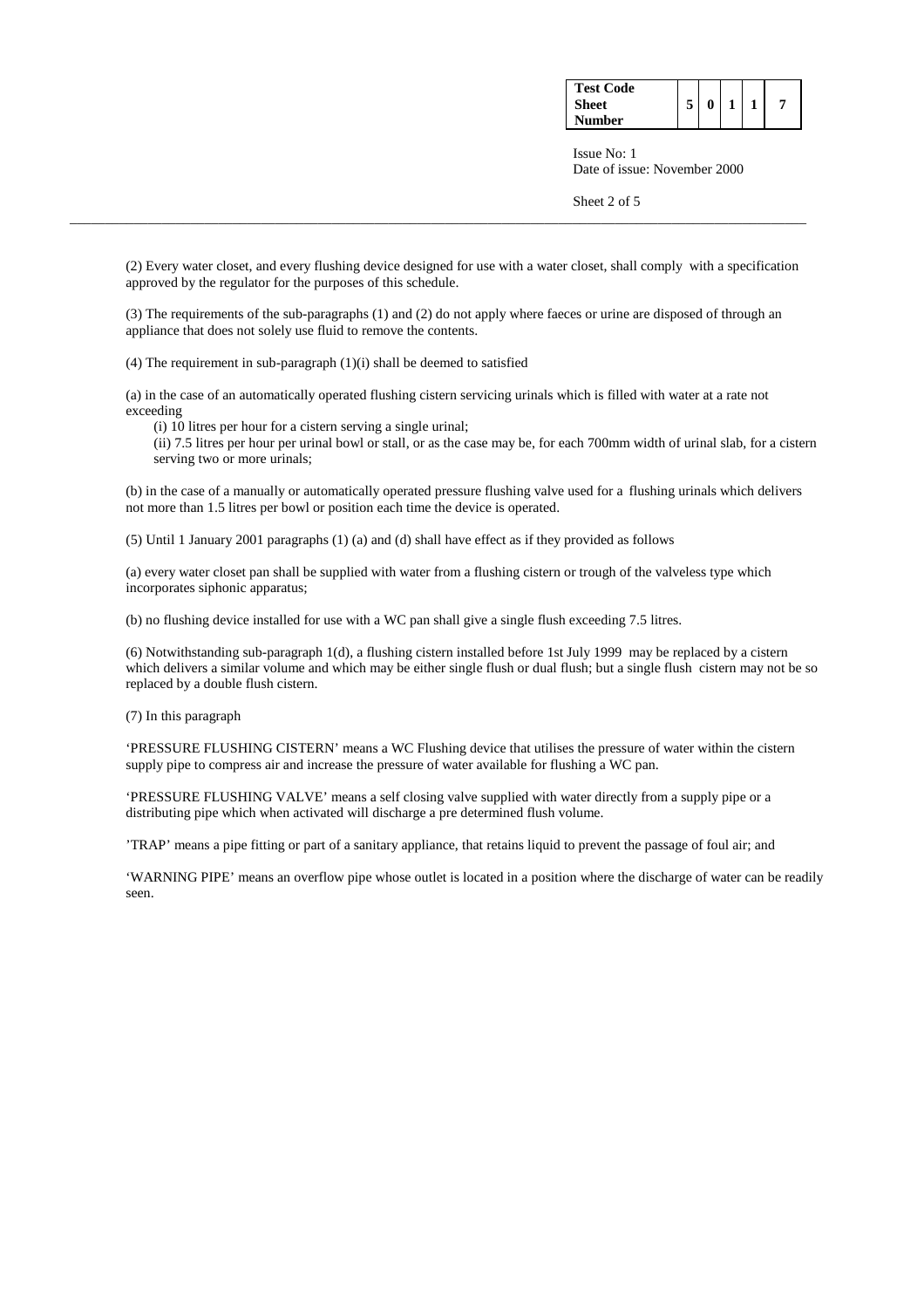| <b>Test Code</b><br>Sheet |  |  |  |
|---------------------------|--|--|--|
| Number                    |  |  |  |

Sheet 3 of 5

## 3. **BRITISH STANDARD OR WATER SPECIFICATION DEEMED TO SATISFY WATER REGULATIONS REQUIREMENTS.**

\_\_\_\_\_\_\_\_\_\_\_\_\_\_\_\_\_\_\_\_\_\_\_\_\_\_\_\_\_\_\_\_\_\_\_\_\_\_\_\_\_\_\_\_\_\_\_\_\_\_\_\_\_\_\_\_\_\_\_\_\_\_\_\_\_\_\_\_\_\_\_\_\_\_\_\_\_\_\_\_\_\_\_\_\_\_\_\_\_\_\_\_\_\_\_\_\_\_\_\_\_\_\_\_

3.1 Fittings with 'Kitemarks' which are deemed to satisfy the requirements of the UK Water Supply (Water Fittings) Regulations 1999 are listed in the directory.

## 4. **TEST PROCEDURE.**

4.1 Tests are applicable to the following fittings.

**ALL WC CISTERNS SUPPLIED EITHER AS SUITES OR SEPARATLY, which require to be tested to the regulator's specification for wc's.** 

## **(A) ALL WC CISTERNS SUPPLIED EITHER AS SUITES OR SEPARATLY, which require to be tested to the regulator's specification for wc's.**

\_\_\_\_\_\_\_\_\_\_\_\_\_\_\_\_\_\_\_\_\_\_\_\_\_\_\_\_\_\_\_\_\_\_\_\_\_\_\_\_\_\_\_\_\_\_\_\_\_\_\_\_\_\_\_\_\_\_\_\_\_\_\_\_\_\_\_\_\_\_\_\_\_\_\_\_\_\_\_\_\_\_\_\_\_\_\_\_\_\_\_\_\_\_\_\_\_\_\_\_\_\_\_\_

## 4.2 Apparatus

- a) the cistern with warning pipe connection or a device deemed to be no less effective and internal overflow, if provided, installed in accordance with the manufacturer's instructions.
- b) measuring device with an accuracy of 0.5 mm.
- c) water supply controlled by a stop valve.

### 4.3 Procedure

- 1. Set the cistern level.
- 2. Fill with water to the nominal static water level marked by the manufacturer.
- 3. Measure the distance from the water level to the warning level, i.e. the invert of a side connection warning pipe connection or top of a bottom connection warning pipe connection. If appropriate, measure the distance from the warning level to the top of any internal overflow.

#### 4.4 Expression of results

Record the compliance or any failure to comply with the requirements.

## 5. **ACCEPTANCE CRITERIA**

[Reference Figure 1  $& 2$  for dimensional requirements.]

When tested as described in 4.3 every flushing cistern, not being a pressure flushing cistern, shall be fitted with a warning pipe connection arranged with the discharge level between 20 to 50 mm above the marked water level, or a no less effective device shall be provided.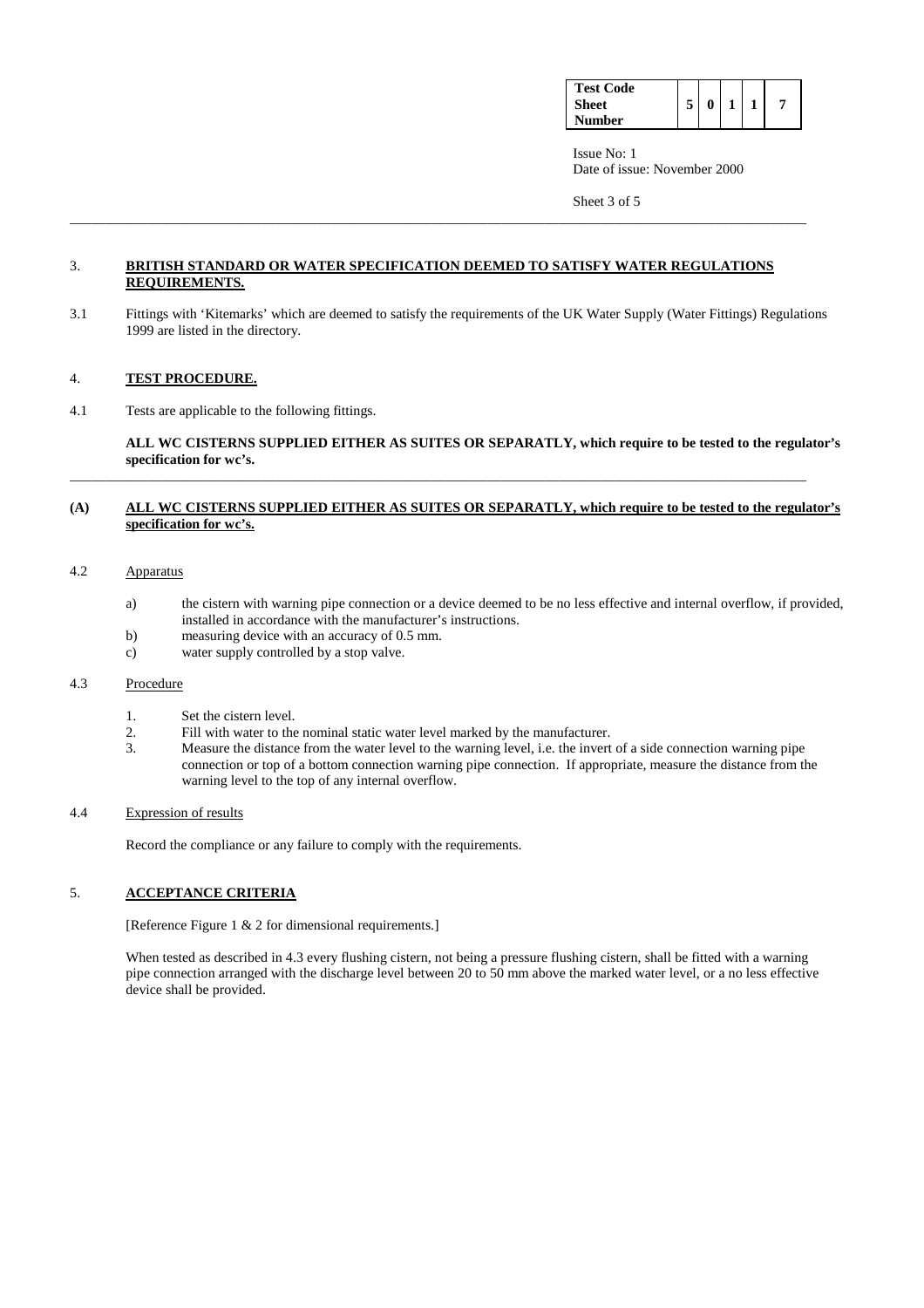| <b>Test Code</b> |   |  |  |
|------------------|---|--|--|
| Sheet            | 5 |  |  |
| Number           |   |  |  |

Sheet 4 of 5



\_\_\_\_\_\_\_\_\_\_\_\_\_\_\_\_\_\_\_\_\_\_\_\_\_\_\_\_\_\_\_\_\_\_\_\_\_\_\_\_\_\_\_\_\_\_\_\_\_\_\_\_\_\_\_\_\_\_\_\_\_\_\_\_\_\_\_\_\_\_\_\_\_\_\_\_\_\_\_\_\_\_\_\_\_\_\_\_\_\_\_\_\_\_\_\_\_\_\_\_\_\_\_\_

Figure 1 - WC Cistern with siphon type flush.